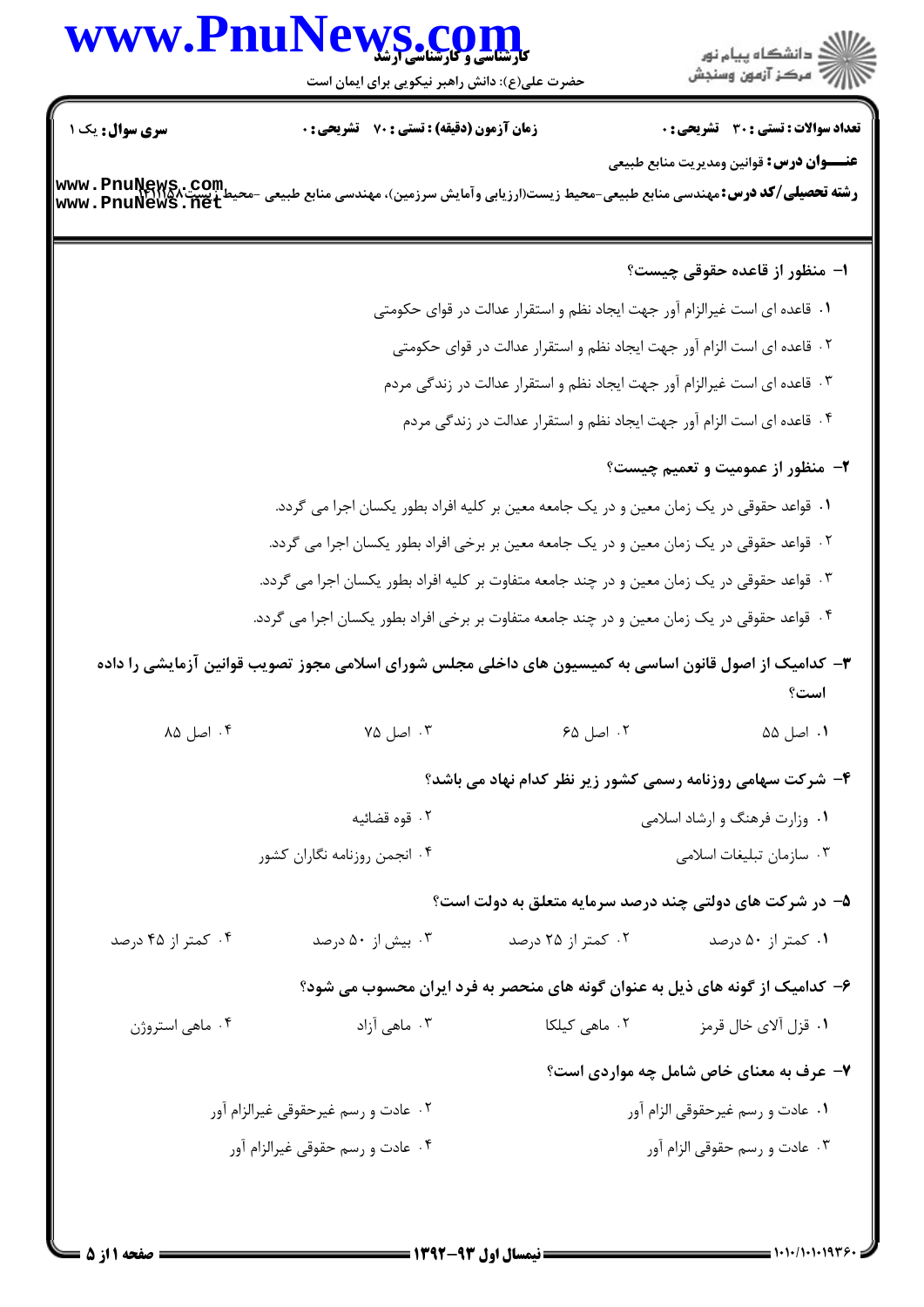|                                    | WWW.PnuNews.com<br>حضرت علی(ع): دانش راهبر نیکویی برای ایمان است                                               |               | دانشگاه پيام نور $\le$<br>رآ مرڪز آزمون وسنڊش                             |  |
|------------------------------------|----------------------------------------------------------------------------------------------------------------|---------------|---------------------------------------------------------------------------|--|
| <b>سری سوال :</b> ۱ یک             | <b>زمان آزمون (دقیقه) : تستی : 70 گشریحی : 0</b>                                                               |               | تعداد سوالات : تستي : 30 - تشريحي : 0                                     |  |
| www.PnuNews.com<br>www.PnuNews.net | <b>رشته تحصیلی/کد درس:</b> مهندسی منابع طبیعی-محیط زیست(ارزیابی وآمایش سرزمین)، مهندسی منابع طبیعی -مح         |               | <b>عنـــوان درس:</b> قوانین ومدیریت منابع طبیعی                           |  |
|                                    |                                                                                                                |               | ۸- قانون اساسی اول و دوم جمهوری اسلامی ایران مربوط به چه سالهایی می باشد؟ |  |
| 174.179. .9                        | 1799.199.7                                                                                                     | ۲. ۱۳۶۸، ۱۳۵۸ | 1590.1801.1                                                               |  |
|                                    |                                                                                                                |               | ۹– کدام گزینه تعریف قانون از نظر منتسکیو می باشد؟                         |  |
|                                    |                                                                                                                |               | ۰۱ قانون روابط ضروری است که از ماهیت اشیاء ناشی می شود.                   |  |
|                                    | ۲ . قانون یک قاعده حقوقی است که همه یا عده ای از افراد جامعه را در بر می گیرد و درباره آنها یکسان اجرا می شود. |               |                                                                           |  |
|                                    | ۰۳ قانون بیان اراده دولت هاست که یک قاعده حقوقی قابل اجرا در میان مردم از آن ناشی می شود.                      |               |                                                                           |  |
|                                    |                                                                                                                |               | ۰۴ قانون همان چیزی است که در برابر عرف قرار می گیرد.                      |  |
|                                    |                                                                                                                |               | ∙ا− نخستین قانون راجع به جنگلها در چه سالی به تصویب رسید؟                 |  |
| 1471.5                             | $147.$ $57.$                                                                                                   | 1419.7        | 1511.1                                                                    |  |
|                                    |                                                                                                                |               | 11- كدام گزينه صحيح نمي باشد؟                                             |  |
|                                    |                                                                                                                |               | ۰۱ قانون ماهیتی شامل قواعدی است که بر مردم حاکم است.                      |  |
|                                    |                                                                                                                |               | ۰۲ قانون ماهیتی جنبه اثباتی ندارد.                                        |  |
|                                    |                                                                                                                |               | ۰۳ در فقه به قانون شکلی، قانون اثباتی می گویند.                           |  |
|                                    |                                                                                                                |               | ۰۴ قانون شکلی شامل قواعد آئین دادرسی برای اجرای قانون است.                |  |
|                                    |                                                                                                                |               | <b>۱۲</b> - منظور از طرح قانونی چیست؟                                     |  |
|                                    | ۰۱ پیشنهاد قانون توسط حداقل ۱۵ نفر از نمایندگان مجلس به هیات رئیسه مجلس شورای اسلامی                           |               |                                                                           |  |
|                                    | ۰۲ پیشنهاد قانون توسط حداقل ۲۵ نفر از نمایندگان مجلس به هیات رئیسه مجلس شورای اسلامی                           |               |                                                                           |  |
|                                    |                                                                                                                |               | ۰۳ پیشنهاد قانون توسط حداقل ۱۵ نفر از وزیران به هیات دولت                 |  |
|                                    |                                                                                                                |               | ۰۴ پیشنهاد قانون توسط حداقل ۲۵ نفر از وزیران به هیات دولت                 |  |
|                                    |                                                                                                                |               | ۱۳- موسسات عمومی چگونه اداره می شوند؟                                     |  |
|                                    | ۰۲ زیر نظر رهبری                                                                                               |               | ۰۱ زیر نظر قوای سه گانه                                                   |  |
|                                    | ۰۴ زیر نظر شهرداری ها                                                                                          |               | ۰۳ زیر نظر سازمان تامین اجتماعی                                           |  |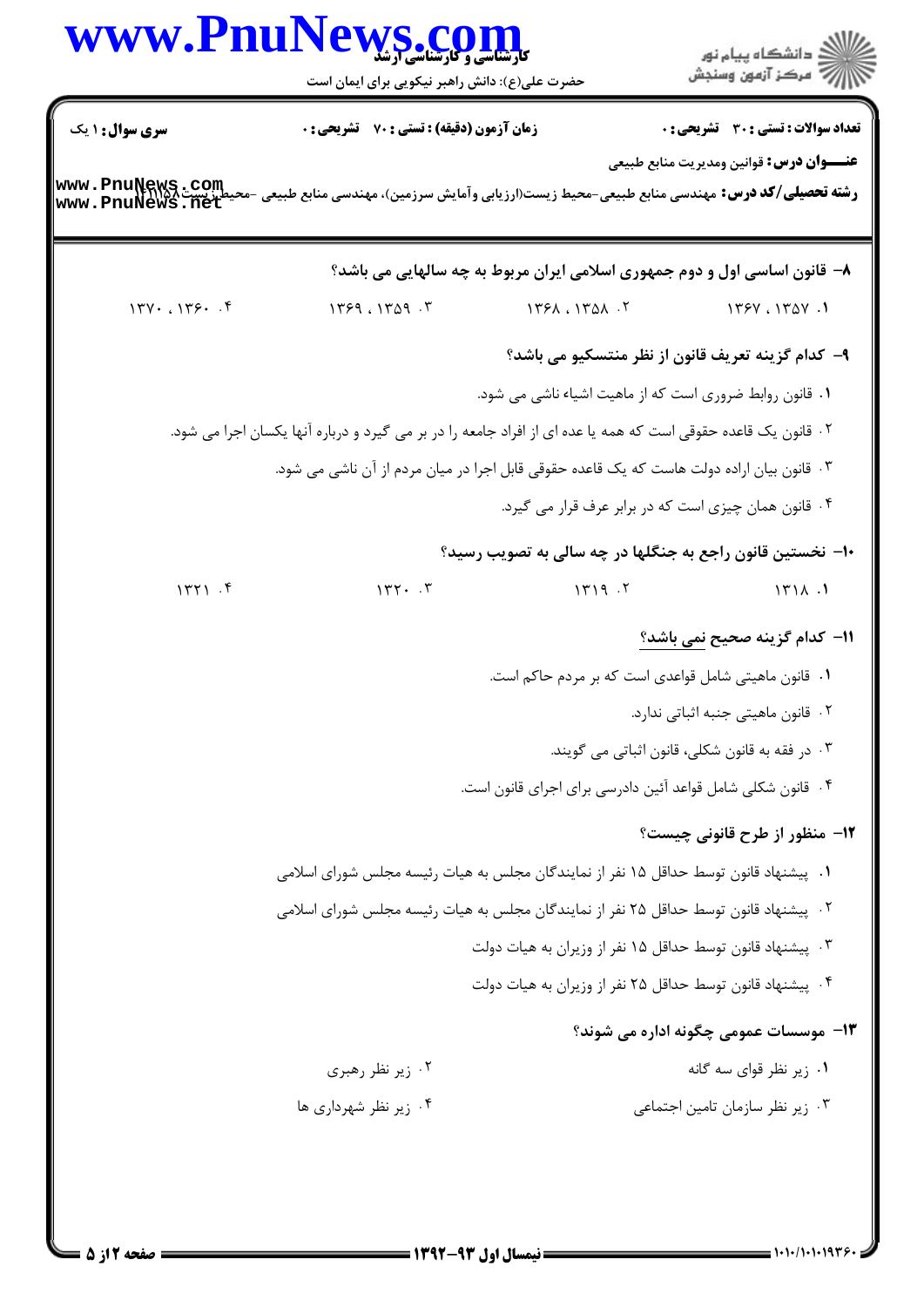|                                                                                                                 | حضرت علی(ع): دانش راهبر نیکویی برای ایمان است                                   | WWW.PnuNews.com                    |
|-----------------------------------------------------------------------------------------------------------------|---------------------------------------------------------------------------------|------------------------------------|
| <b>تعداد سوالات : تستی : 30 ٪ تشریحی : 0</b><br><b>عنـــوان درس:</b> قوانین ومدیریت منابع طبیعی                 | <b>زمان آزمون (دقیقه) : تستی : 70 ٪ تشریحی : 0</b>                              | <b>سری سوال : ۱ یک</b>             |
| <b>رشته تحصیلی/کد درس:</b> مهندسی منابع طبیعی-محیط زیست(ارزیابی وآمایش سرزمین)، مهندسی منابع طبیعی -مح          |                                                                                 | www.PnuNews.com<br>www.PnuNews.net |
| ۱۴– فعالیت های شیلات پس از ملی شدن زیر نظر کدام نهاد انجام می گرفت؟                                             |                                                                                 |                                    |
| ٠١ وزارت دارايي                                                                                                 | ۰۲ وزارت کشاورزی                                                                |                                    |
| ۰۳ وزارت منابع طبيعي                                                                                            | ۰۴ وزارت کشاورزی و منابع طبیعی                                                  |                                    |
| ۱۵– اقدامات شیلات ایران در آب های داخلی (پشت سدها یا رودخانه ها) با هماهنگی چه نهادی انجام می گیرد؟             |                                                                                 |                                    |
| ٠١ سازمان نوسازي صنايع ايران                                                                                    | ۰۲ وزارت دفاع و پشتیبانی نیروهای مسلح                                           |                                    |
| ۰۳ وزارت نيرو                                                                                                   | ۰۴ وزارت جهاد كشاورزى                                                           |                                    |
| ۱۶- چه میزان برداشت سالیانه از جنگلهای شمال کشور، برداشت بهینه بوده و باعث حفظ اصل سرمایه در این جنگلها می شود؟ |                                                                                 |                                    |
| ۰۱ متر مکعب در هکتار و در سال                                                                                   | ۰۲ ۲ متر مکعب در هکتار و در سال                                                 |                                    |
| ۰۳ ۳ متر مکعب در هکتار و در سال                                                                                 | ۰۴ ۴ متر مکعب در هکتار و در سال                                                 |                                    |
| ۱۷- فعالیت شناورهای صید صنعتی در داخل آب های ساحلی جمهوری اسلامی ایران چگونه است؟                               |                                                                                 |                                    |
|                                                                                                                 | ۰۱ به منظور حمایت از صنعتگران بومی آزاد است. سمعتری از منعتگران بومی ممنوع است. |                                    |
| ۰۳ به منظور حمایت از صیادان ساحلی آزاد است.                                                                     | ۰۴ به منظور حمایت از صیادان ساحلی ممنوع است.                                    |                                    |
| ۱۸− ایران چندمین کشور دارای جاذبه های طبیعی است؟                                                                |                                                                                 |                                    |
| ۰۲ هشتمین<br>۰۱ هفتمین                                                                                          | ۰۳ نهمین                                                                        | ۰۴ دهمین                           |
| <b>۱۹</b> - فروش خاویار در انحصار چه نهادی است؟                                                                 |                                                                                 |                                    |
| ۰۱ سازمان شيلات ايران                                                                                           |                                                                                 |                                    |
| ٠٢ سازمان حفاظت محيط زيست                                                                                       |                                                                                 |                                    |
| ۰۳ سازمان حمایت از حقوق تولید کنندگان و مصرف کنندگان                                                            |                                                                                 |                                    |
| ۰۴ سازمان بنادر و دریانوردی                                                                                     |                                                                                 |                                    |
| ۲۰- از مراتع کشور، چند برابر بیش از ظرفیت مجاز بهره برداری می شود؟                                              |                                                                                 |                                    |
| ۰۲ برابر<br>۰۱ ۱/۲ برابر                                                                                        | ۰۳ برابر                                                                        | ۰۴ برابر                           |
|                                                                                                                 |                                                                                 |                                    |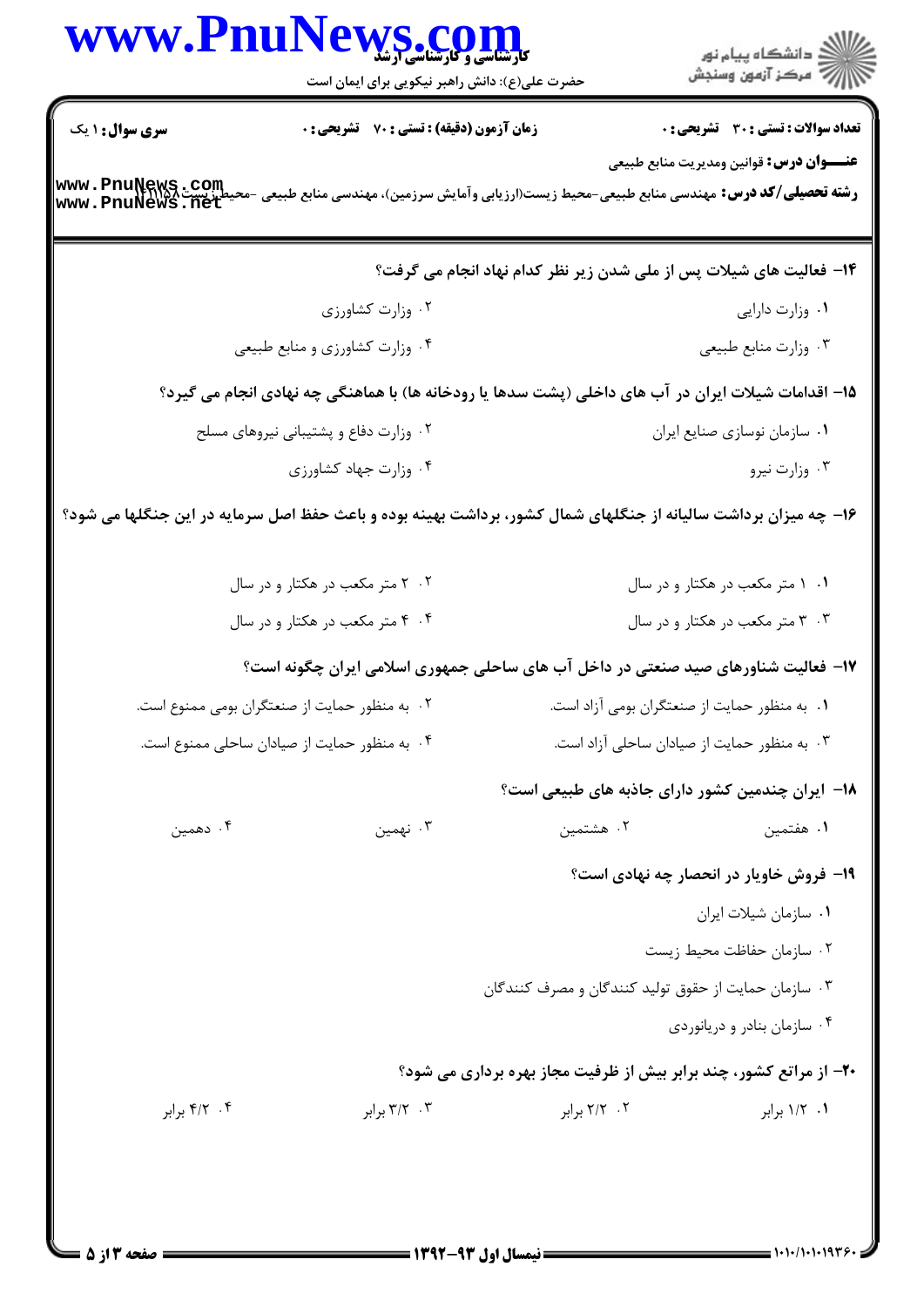|                               | WWW.PnuNews.com<br>حضرت علی(ع): دانش راهبر نیکویی برای ایمان است                                                      |                                                                                                    | )<br>الأكرام دانشگاه پيام نور<br>الأكرام مركز آزمون وسنجش                                       |
|-------------------------------|-----------------------------------------------------------------------------------------------------------------------|----------------------------------------------------------------------------------------------------|-------------------------------------------------------------------------------------------------|
| <b>سری سوال : ۱ یک</b>        | زمان آزمون (دقیقه) : تستی : 70 گشریحی : 0                                                                             |                                                                                                    | <b>تعداد سوالات : تستی : 30 - تشریحی : 0</b><br><b>عنـــوان درس:</b> قوانین ومدیریت منابع طبیعی |
| www.PnuNews.com               |                                                                                                                       | <b>رشته تحصیلی/کد درس:</b> مهندسی منابع طبیعی-محیط زیست(ارزیابی وآمایش سرزمین)، مهندسی منابع طبیعی |                                                                                                 |
|                               |                                                                                                                       | <b>۲۱</b> – کدامیک از کنفرانس های ذیل به نام اجلاس زمین معروف است؟                                 |                                                                                                 |
|                               | ۰۲ کنفرانس سازمان ملل متحد درباره محیط زیست و توسعه                                                                   | ٠١ كنفرانس سازمان ملل متحد درباره انسان و محيط زيست                                                |                                                                                                 |
|                               | ۰۴ کنفرانس سازمان ملل متحد درباره محیط زیست و زنان                                                                    | ۰۳ کنفرانس سازمان ملل متحد درباره توسعه و تجارت                                                    |                                                                                                 |
|                               | <b>۲۲</b> - تشکیلات مدیریت جنگلها و مراتع تحت عنوان سازمان جنگلها و مراتع در چه سالی و زیر نظر چه وزارت خانه ای تاسیس |                                                                                                    | شد؟                                                                                             |
|                               | ۰۲ م۱۳۵۰ وزارت منابع طبیعی                                                                                            |                                                                                                    | ۰۱ ۱۳۵۰ ، وزارت کشاورزی و منابع طبیعی                                                           |
|                               | ۴. ۱۳۴۶، وزارت منابع طبیعی                                                                                            |                                                                                                    | ۰۳ ۱۳۴۶ ، وزارت کشاورزی و منابع طبیعی                                                           |
|                               |                                                                                                                       | ۲۳– کدامیک از کنوانسیون های ذیل با شرکت کشورهای خارجی در ایران به تصویب رسید؟                      |                                                                                                 |
|                               |                                                                                                                       |                                                                                                    | ٠١. كنوانسيون مربوط به تالاب هاى مهم بين المللي                                                 |
|                               |                                                                                                                       |                                                                                                    | ۰۲ کنوانسیون تنوع زیستی                                                                         |
|                               |                                                                                                                       | ۰۳ کنوانسیون جلوگیری از آلودگی دریایی ناشی از دفع مواد زائد                                        |                                                                                                 |
|                               |                                                                                                                       | ۰۴ کنوانسیون منع تجارت بین المللی گونه های گیاهی و جانوری در معرض انقراض                           |                                                                                                 |
|                               |                                                                                                                       | ۲۴− سازمان حفاظت محیط زیست به استناد کدام قانون، مناطق شکار ممنوع را اعلام می کند؟                 |                                                                                                 |
| ۰۲ ماده ۶ قانون شکار و صید    |                                                                                                                       | ٠١ ماده ۶ قانون حفاظت و بهسازي محيط زيست                                                           |                                                                                                 |
| ۰۴ ماده ۱۶ قانون شکار و صید   |                                                                                                                       | ۰۳ ماده ۱۶ قانون حفاظت و بهسازی محیط زیست                                                          |                                                                                                 |
|                               | ۲۵– اگر کسی نسبت به تشخیص منابع ملی از طرف وزارت جهاد کشاورزی اعتراض داشته باشد، این اعتراض توسط چه                   |                                                                                                    | کمیسیونی مورد رسیدگی قرار می گیرد؟                                                              |
| ۰۲ کمیسیون اصل ۵۶ قانون اساسی |                                                                                                                       | ٠١ كميسيون ماده ٥۶ قانون جنگلها و مراتع                                                            |                                                                                                 |
| ۰۴ کمیسیون اصل ۳۴ قانون اساسی |                                                                                                                       | ۰۳ کمیسیون ماده ۳۴ قانون جنگلها و مراتع                                                            |                                                                                                 |
|                               |                                                                                                                       | ۲۶- کدام قانون برای حل عادلانه، حق تقدم به یکی از دو طرف دعوا می دهد؟                              |                                                                                                 |
| ۰۴ قانون اختياري              | ۰۳ قانون امري                                                                                                         | ۰۲ قانون تکمیلی                                                                                    | ۰۱ قانون وضعي                                                                                   |
|                               |                                                                                                                       |                                                                                                    | ٢٧- كدام قانون مربوط به شخص خاص است؟                                                            |
| ۰۴ قانون شکلی                 | ۰۳ قانون ماهوي                                                                                                        | ۰۲ قانون واقعي                                                                                     | ۰۱ قانون صوری                                                                                   |